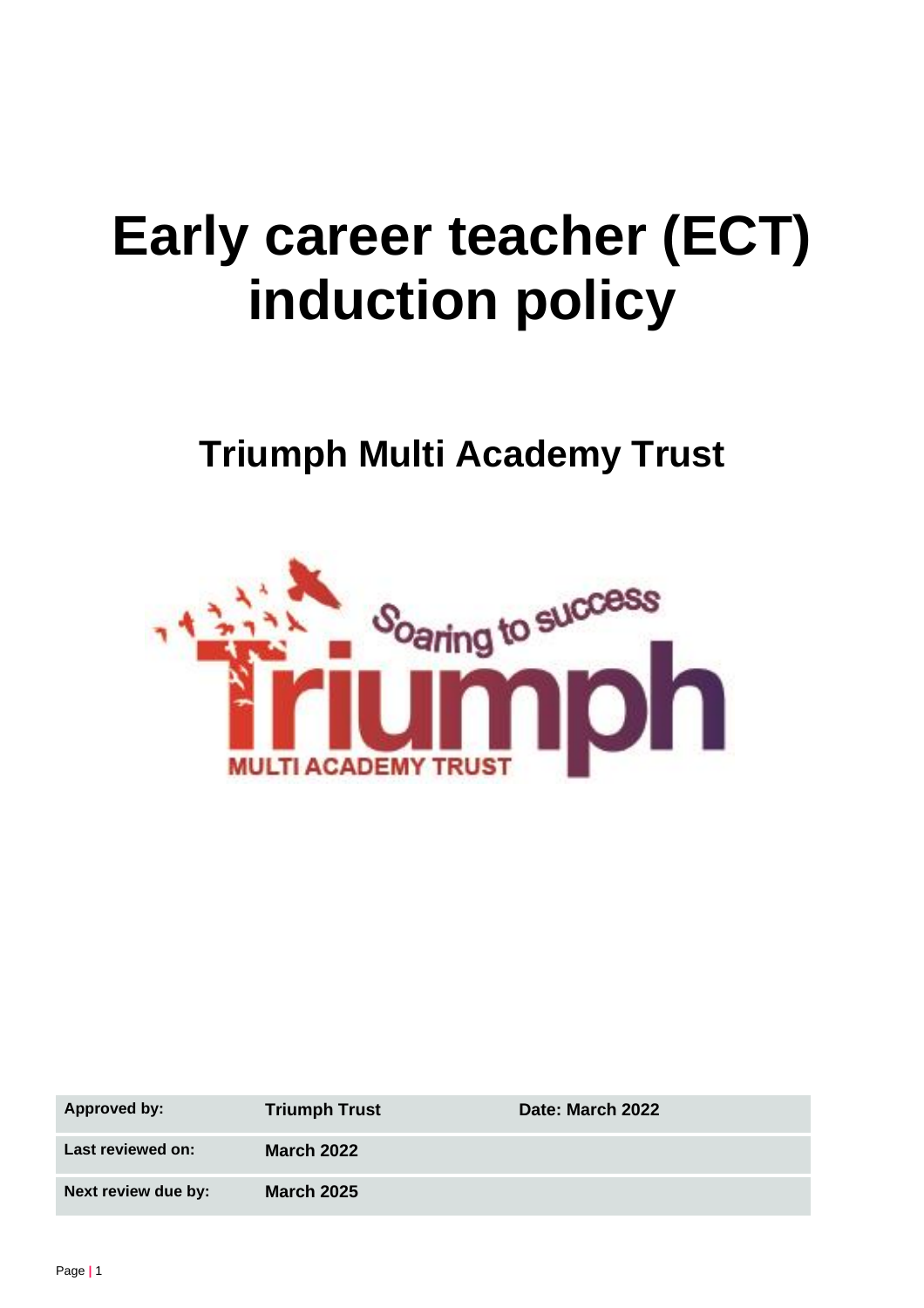# **1. Aims**

The school aims to:

- Run an ECT induction programme that meets all of the statutory requirements underpinned by the early career framework (ECF) from 1 September 2021
- Provide ECTs with a supportive environment that develops them and equips them with the tools to be effective and successful teachers
- Make sure all staff understand their role in the ECT induction programme

# **2. Newly qualified teacher (NQT) induction transitional arrangements**

This policy applies to ECTs who start their induction **on or after 1 September 2021**.

NQTs who have started but not completed their induction **before 1 September 2021** will continue to follow our NQT induction policy, which can be found on our website. They have until 1 September 2023 to complete their induction within 3 terms (a single academic year) as outlined in previous NQT induction guidance. Where possible, at the discretion of the headteacher and appropriate body, we will also provide them with:

An ECF-based induction for the remainder of the NQT's 1-year induction

An induction mentor for the remainder of the NQT's 1-year induction

If they don't complete their induction by 1 September 2023, they will be required at this point to switch to the full ECT induction for the remainder of their induction period. Time already spent in induction will count towards the 2 year ECT induction period.

# **3. Legislation and statutory guidance**

This policy is based on:

- The Department for Education's (DfE's) statutory guidance [Induction for early career teachers \(England\)](https://www.gov.uk/government/publications/induction-for-early-career-teachers-england) from 1 September 2021
- The [Early career framework reforms](https://www.gov.uk/government/collections/early-career-framework-reforms)
- [The Education \(Induction Arrangements for School Teachers\) \(England\) Regulations 2012](http://www.legislation.gov.uk/uksi/2012/1115/contents/made)

The 'relevant standards' referred to below are the Te[achers' Standards](https://www.gov.uk/government/publications/teachers-standards).

This policy complies with our funding agreement and articles of association.

# **4. The ECT induction programme**

The induction programme will be underpinned by the ECF, enabling ECTs to understand and apply the knowledge and skills set out in the ECF.

Prior to the ECT serving their induction, the headteacher and appropriate body must agree that the post is suitable. For a full-time ECT, the induction period will typically last for 2 academic years. Part-time ECTs will serve a full-time equivalent. Up to one term of continuous employment may count towards completion of the induction period. The programme is quality assured by Coventry City Council our 'appropriate body'.

# **4.1 Posts for induction**

Each ECT will:

- Be provided with the necessary employment tasks, experience and support to enable them to demonstrate satisfactory performance against the relevant standards throughout, and by the end of, the induction period
- Have an appointed induction tutor, who will have qualified teacher status (QTS)
- Have an appointed induction mentor, who will have QTS
- Have a reduced timetable to allow them to undertake activities in their induction programme; in their first year, this will be no more than 90% of the timetable of our existing teachers on the main pay range, and in their second year, this will be no more than 95% of the timetable of our existing teachers on the main pay range
- Regularly teach the same class or classes
- Take part in similar planning, teaching and assessment processes to other teachers working in similar posts
- $\blacktriangleright$  Not be given additional non-teaching responsibilities without appropriate preparation and support
- $\geq$  Not have unreasonable demands made upon them
- Not normally teach outside the age range and/or subjects they have been employed to teach
- ≻ Not be presented with unreasonably demanding pupil discipline problems on a day-to-day basis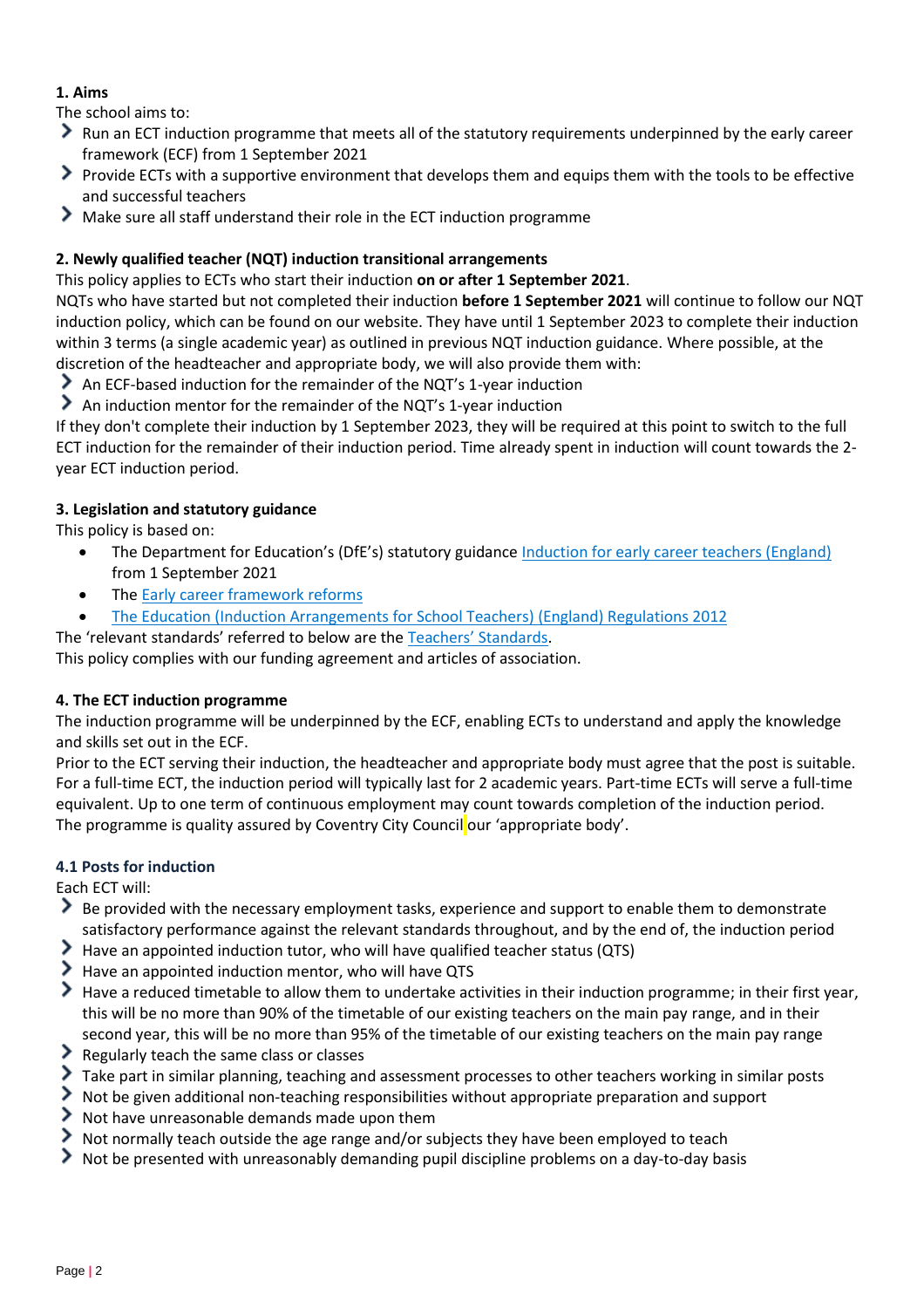# **4.2 Support for ECTs**

We support ECTs with:

- Their designated induction tutor, who will provide day-to-day monitoring and support, and co-ordinate their assessments
- Their designated induction mentor, who will provide regular structured mentoring sessions and targeted feedback
- Observations of their teaching at regular intervals, and follow-up discussions with prompt and constructive feedback
- Regular professional reviews of their progress, to take place termly (except in terms where formal assessment is held), at which their induction tutor will review objectives and revise them in relation to the relevant standards and their current needs and strengths
- Chances to observe experienced teachers, either within the school or at another school with effective practice

# **4.3 Assessments of ECT performance**

Formal assessment meetings will take place in the final term of the ECT's first year (term 3) and the final term of their second year (term 6), and will be carried out by the ECT's induction tutor.

These meetings will be informed by clear and transparent evidence gathered from progress reviews during the preceding assessment period, and drawn from the ECT's work as a teacher and from their induction programme. Copies of the evidence relied on will be provided to the ECT and the appropriate body.

After each formal assessment meeting, a formal assessment report will be completed that clearly shows how the ECT is performing against the relevant standards. The headteacher will also recommend to the appropriate body in the final assessment report at the end of the programme as to whether the ECT's performance is satisfactory against the relevant standards.

The ECT will add their own comments, and the formal assessment report will be signed by the headteacher, induction tutor and the ECT.

A copy of the formal assessment report will then be sent to the appropriate body. The final assessment report will be sent within 10 working days of the meeting, for the appropriate body to make the final decision on whether the ECT has passed their induction period.

In the event that the ECT leaves this post after completing one term or more but before the next formal assessment would take place, the induction tutor or headteacher should complete an interim assessment to ensure that the ECT's progress and performance since the last assessment is captured.

# **4.4 At-risk procedures**

If it becomes clear during a termly progress review or at the first formal assessment point that the ECT is not making sufficient progress, additional monitoring and support measures will be put in place immediately, meaning:

- Areas in which improvement is needed are identified
- Appropriate objectives are set to guide the ECT towards satisfactory performance against the relevant standards
- An effective support programme is put in place to help the ECT improve their performance

The progress review record or formal assessment report and the support plan will be shared with the appropriate body, with a date set for it to be reviewed. If there are concerns about the ECT's progress during their subsequent progress reviews or formal assessment, as long as it is not the final formal assessment, the induction tutor or headteacher will discuss this with the ECT, updating objectives as necessary and revising the support plan for the next assessment period.

#### **5. Roles and responsibilities**

# **5.1 Role of the ECT**

The ECT will:

- Provide evidence that they have QTS and are eligible to start induction
- Meet with their induction tutor at the start of the programme to discuss and agree priorities, and keep these under review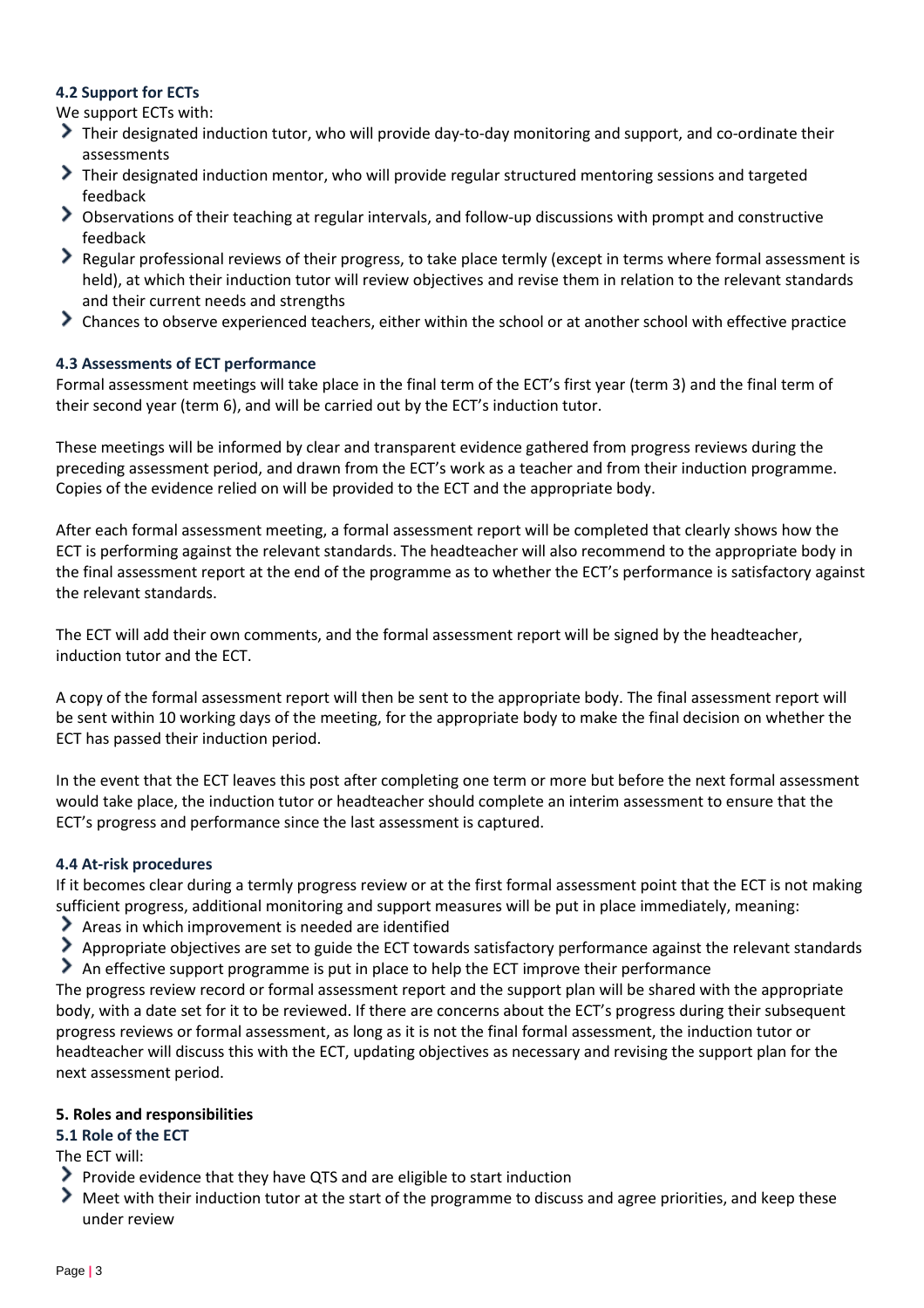- > Agree with their induction tutor how best to use their reduced timetable allowance and guarantee engagement with their ECF-based induction
- Provide evidence of their progress against the relevant standards
- Participate fully in the monitoring and development programme
- Participate in scheduled classroom observations, progress reviews and formal assessment meetings
- Agree with their induction tutor the start and end dates of the induction period, and the dates of any absences from work during the period
- Keep copies of all assessment reports

# **When the ECT has any concerns**, they will:

- Raise these with their induction tutor as soon as they can
- Consult with their contact at the appropriate body at an early stage if there are difficulties in resolving issues with their induction tutor or within the school

# **5.2 Role of the headteacher**

The headteacher will:

- Check that the ECT has been awarded QTS and whether they need to serve an induction period
- Agree, in advance of the ECT starting, who will act as the appropriate body
- Notify the appropriate body when an ECT is taking up a post and undertaking induction
- Make sure the ECT's post is suitable according to statutory guidance (see section 4.1 above)
- Make sure the induction lead is appropriately trained and has sufficient time to carry out their role effectively
- Make sure the induction mentor is appropriately trained and has sufficient time to carry out their role effectively
- Make sure an appropriate ECF-based induction programme is in place
- Make sure the ECT's progress is reviewed regularly, including through observations and feedback of their teaching
- Make sure that formal assessments are carried out and reports completed and sent to the appropriate body
- Maintain and keep accurate records of employment that will count towards the induction period
- Make sure that all monitoring and record keeping is done in the least burdensome and most streamlined way
- Make the governing board aware of the support arrangements in place for the ECT
- Make a recommendation to the appropriate body on whether the ECT's performance against the relevant standards is satisfactory
- Participate in the appropriate body's quality assurance procedures of the induction programmes
- ⋗ Keep all relevant documentation, evidence and forms on file for 6 years

# **5.3 Role of the induction tutor**

The induction tutor will:

- Provide guidance and effective support to the ECT(with the appropriate body where necessary)
- Carry out regular progress reviews throughout the induction period
- Undertake 2 formal assessment meetings during the induction period, coordinating input from other colleagues as appropriate
- Carry out progress reviews in terms where a formal assessment doesn't occur
- Inform the ECT following progress reviews of their progress against the relevant standards, and share records with the ECT, headteacher and relevant body
- Inform the ECT during the formal assessment meeting of the judgements to be recorded on their formal assessment record and invite the ECT to add their own comments
- Make sure that the ECT's teaching is observed and feedback is provided
- Make sure the ECT is aware of how they can raise concerns about their induction programme or their personal progress, both within and outside of the school
- Take prompt, appropriate action if the ECT appears to be having difficulties
- Make sure that all monitoring and record keeping is done in the least burdensome way, and that ECTs are not asked for any evidence that requires the creation of new work

# **5.4 Role of the induction mentor**

The induction mentor will:

Regularly meet with the ECT for structured mentor sessions to provide targeted feedback